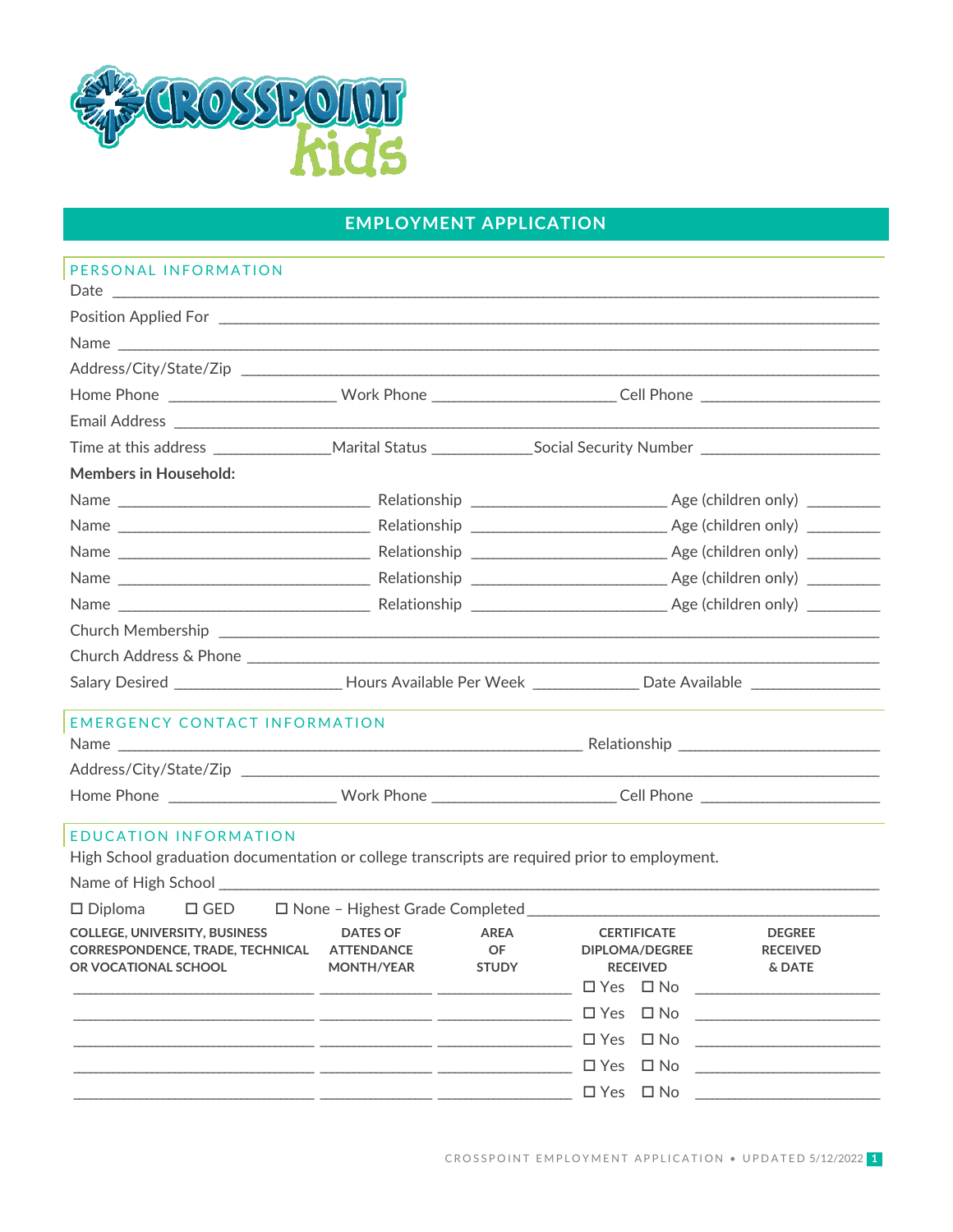Please list below any other education, completed courses or work experience that would apply to your desired position within our organization (i.e. CPR, First Aid Certification, computer experience, office experience, etc.) \_\_\_\_\_\_\_\_\_\_\_\_

| TRANSPORTATION INFORMATION                                                                                                                                  |                                                            |              |                                                                                   |  |
|-------------------------------------------------------------------------------------------------------------------------------------------------------------|------------------------------------------------------------|--------------|-----------------------------------------------------------------------------------|--|
|                                                                                                                                                             |                                                            |              |                                                                                   |  |
| Type of Driver's License: □ Operator □ Commercial (CDL)                                                                                                     |                                                            | $\Box$ Other |                                                                                   |  |
| Have you ever been arrested or convicted of a crime? $\Box$ No $\Box$ Yes                                                                                   |                                                            |              |                                                                                   |  |
| If yes, please explain the number of conviction(s), nature of offense(s), sentence(s) imposed and type of rehabilitation:                                   |                                                            |              |                                                                                   |  |
|                                                                                                                                                             |                                                            |              |                                                                                   |  |
|                                                                                                                                                             |                                                            |              |                                                                                   |  |
|                                                                                                                                                             |                                                            |              |                                                                                   |  |
|                                                                                                                                                             |                                                            |              |                                                                                   |  |
| <b>EMPLOYMENT HISTORY</b><br>In reverse chronological order, list below all present and past employment held during the past two years or three jobs.       |                                                            |              |                                                                                   |  |
| Place of Employment #1                                                                                                                                      |                                                            |              |                                                                                   |  |
|                                                                                                                                                             |                                                            |              |                                                                                   |  |
|                                                                                                                                                             |                                                            |              |                                                                                   |  |
|                                                                                                                                                             |                                                            |              |                                                                                   |  |
|                                                                                                                                                             |                                                            |              |                                                                                   |  |
|                                                                                                                                                             |                                                            |              |                                                                                   |  |
|                                                                                                                                                             |                                                            |              |                                                                                   |  |
| OFFICE USE ONLY - REFERENCE VERIFICATION<br>Would you re-employ this person? $\Box$ Yes                                                                     | $\square$ No                                               |              |                                                                                   |  |
| Are you aware of any information that might affect this person's suitability for employment when he or she would<br>come into direct contact with children? | $\Box$ Yes<br>$\Box$ No                                    |              |                                                                                   |  |
| If yes, please give full details including any sources that could provide additional information                                                            |                                                            |              |                                                                                   |  |
|                                                                                                                                                             |                                                            |              | ,我们也不能在这里的人,我们也不能在这里的人,我们也不能在这里的人,我们也不能在这里的人,我们也不能在这里的人,我们也不能在这里的人,我们也不能在这里的人,我们也 |  |
| <b>Additional Comments:</b>                                                                                                                                 |                                                            |              |                                                                                   |  |
|                                                                                                                                                             |                                                            |              |                                                                                   |  |
|                                                                                                                                                             | <u> 1989 - Johann Barn, amerikansk politiker (d. 1989)</u> |              |                                                                                   |  |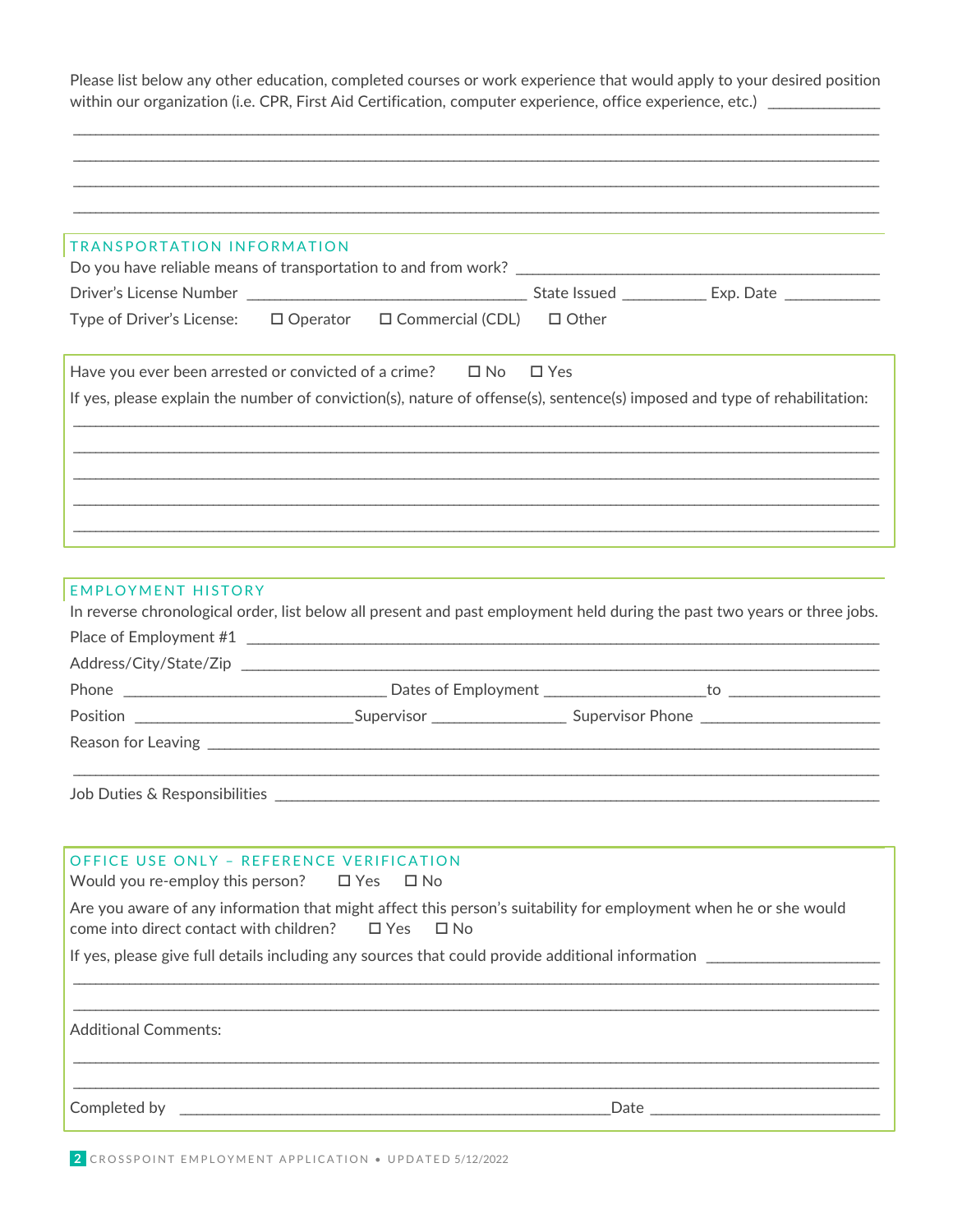|                                                                                                   | Position ___________________________________Supervisor _________________________Supervisor Phone ___________________ |
|---------------------------------------------------------------------------------------------------|----------------------------------------------------------------------------------------------------------------------|
|                                                                                                   |                                                                                                                      |
|                                                                                                   |                                                                                                                      |
|                                                                                                   |                                                                                                                      |
|                                                                                                   |                                                                                                                      |
|                                                                                                   |                                                                                                                      |
|                                                                                                   |                                                                                                                      |
|                                                                                                   |                                                                                                                      |
| OFFICE USE ONLY - REFERENCE VERIFICATION<br>Would you re-employ this person? $\Box$ Yes $\Box$ No |                                                                                                                      |
|                                                                                                   | Are you aware of any information that might affect this person's suitability for employment when he or she would     |
| come into direct contact with children? $\Box$ Yes $\Box$ No                                      |                                                                                                                      |
|                                                                                                   |                                                                                                                      |
|                                                                                                   | If yes, please give full details including any sources that could provide additional information                     |

| Completed by |  |  |  |
|--------------|--|--|--|
|--------------|--|--|--|

| Place of Employment #3            | <u> 1980 - Jan Barbara, martin da kasar Amerikaan a</u> |                                             |  |
|-----------------------------------|---------------------------------------------------------|---------------------------------------------|--|
|                                   |                                                         |                                             |  |
|                                   |                                                         | Dates of Employment <b>Example 20</b><br>to |  |
| Position ________________________ | <b>Supervisor Supervisor</b>                            | Supervisor Phone ___________________        |  |
|                                   |                                                         |                                             |  |

## OFFICE USE ONLY - REFERENCE VERIFICATION

Would you re-employ this person?  $\Box$  Yes  $\Box$  No

Are you aware of any information that might affect this person's suitability for employment when he or she would come into direct contact with children?  $\Box$  Yes  $\Box$  No

If yes, please give full details including any sources that could provide additional information

**Additional Comments:** 

the control of the control of the control of the